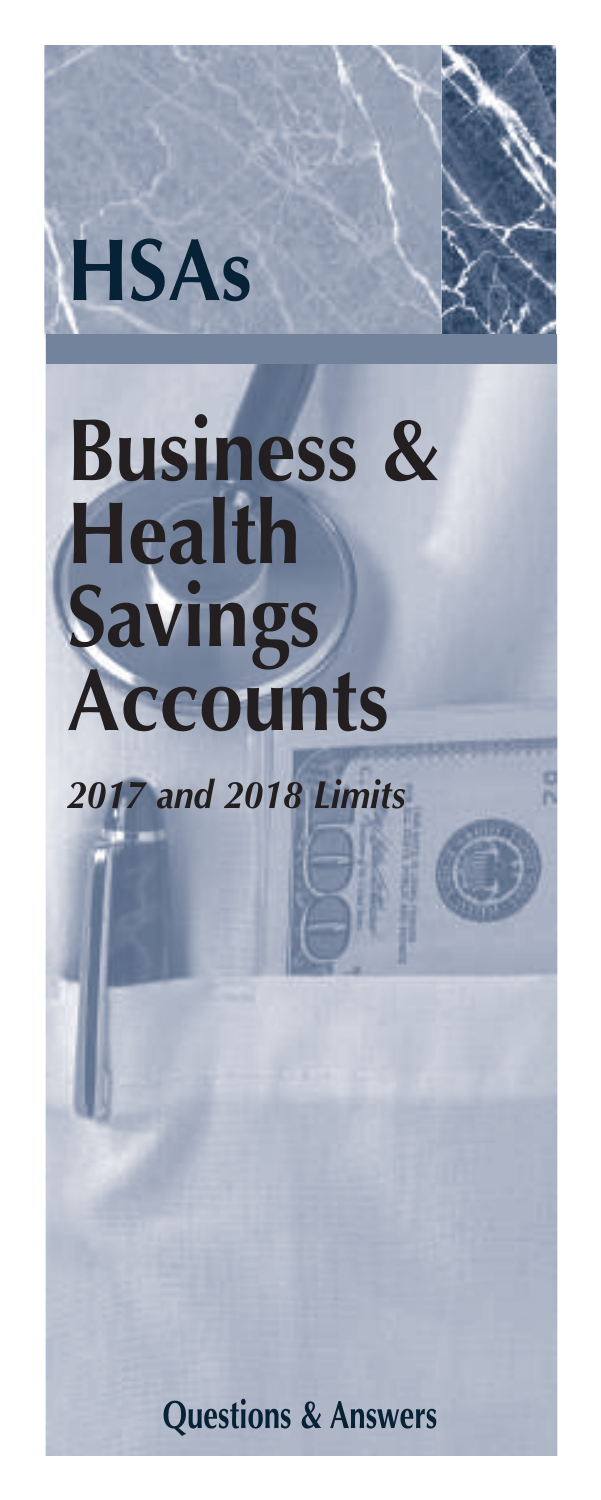#### **Purpose**

The purpose of this brochure is to present a business decision-maker with basic information about HSAs so a business can decide what role, if any, it wishes to take with respect to Health Savings Accounts.

## **What is a Health Savings Account (HSA)?**

An HSA is a tax-preferred account similar to a 401(k) plan or an IRA. It is a quasi-trust account established on behalf of a specific person. It is an individual account, not a joint account. HSAs have the special feature that funds withdrawn to pay the qualified medical expenses of the HSA account owner, his or her spouse or any dependent will be tax free.

## **When can a person establish an HSA and have contributions made to such HSA?**

A person is eligible to have a contribution made to an HSA only if he or she is an "eligible" individual. This is true whether a business makes the contribution, the individual makes a contribution for himself or herself, or the contribution is made by a family member or any other person or entity. A person is only eligible if he or she meets all four of the following requirements: (i) is covered by a high-deductible health plan (HDHP), (ii) is not covered by any plan which is not an HDHP (i.e. a low-deductible plan), (iii) is not enrolled in Medicare and (iv) may not be claimed as a dependent on someone else's tax return.

 Note that there is no requirement for a person to be employed, to have compensation, or to not be covered by a pension plan in order to be eligible to have a contribution made to his or her HSA.

 There is also no requirement that an employer sponsor an HDHP. An individual may purchase an HDHP for himself or herself. If the employer sponsors the HDHP, it will want to receive a written statement from its health insurer that its health plan qualifies as an HDHP for HSA purposes.

#### **Why do many businesses choose to pay the cost of the health insurance premiums for their employees?**

Under federal income tax laws, the employer's payments are generally deductible as a necessary business expense, and such payments are excluded from the employee's income for federal tax purposes (income, social security and Medicare).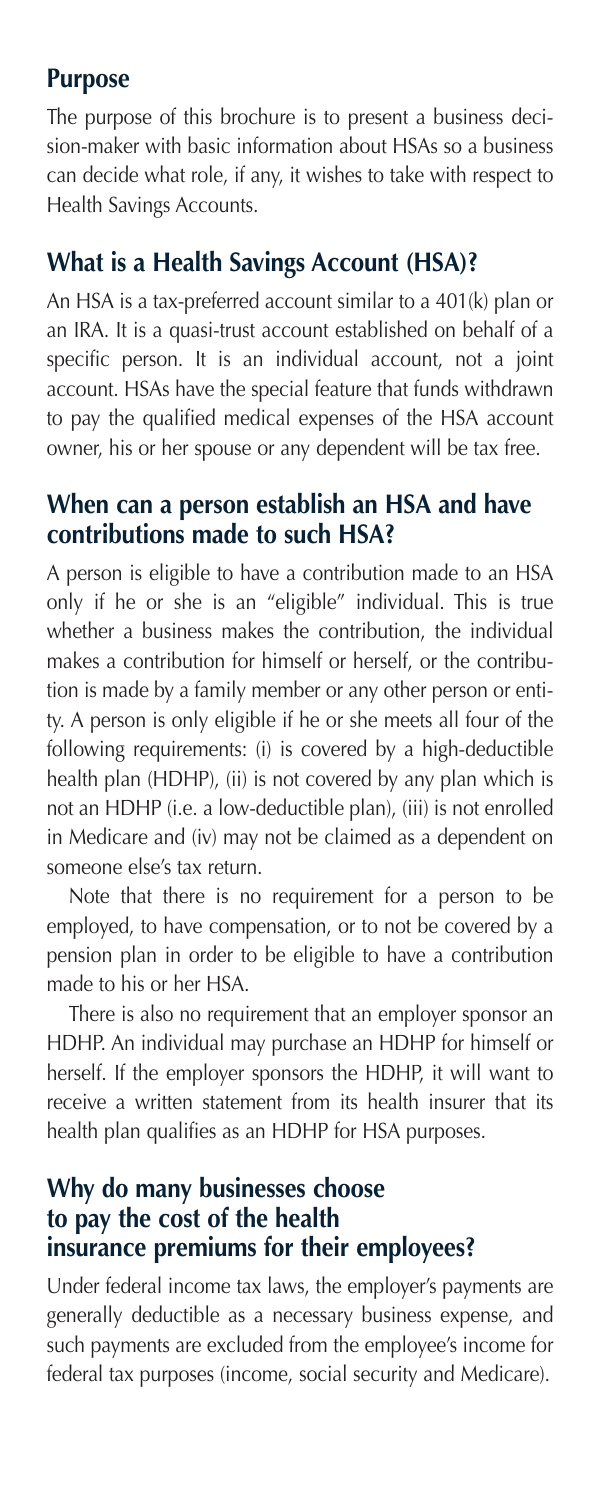#### **How will a business save money by switching to an HDHP?**

The cost of the premium for an HDHP will usually be less than the cost of the premium for a low-deductible health plan (non-HDHP). For example, Tennis Inc. has 50 employees. In 2017, the corporation paid \$450 per month for single coverage for each employee, with a low annual deductible of \$500. The monthly cost totaled \$22,500. The annual cost totaled \$270,000. No longer believing it can continue to bear this cost, in June of 2017, Tennis Inc. solicited quotes for a high-deductible health plan to apply for 2017. The plan would have a deductible of \$1,500, with an annual out-ofpocket limit of \$4,500. The cost for such coverage was quoted to be \$350 per month per employee. The 2017 monthly cost would be \$17,500. The annual cost would be \$210,000. The effect of going to an HDHP was to reduce its monthly cost by \$5,000 and its annual cost by \$60,000.

# **What health plans qualify as a High-Deductible Health Plans (HDHPs) for HSA purposes?**

A high-deductible health care plan is a health plan that contains certain minimum dollar limitations on the annual deductible, and maximum limitations on the out-of-pocket expenses listed under the plan. A health care plan that provides individual coverage will be considered a highdeductible plan if it has an annual deductible of at least \$1,300 for 2017, and \$1,350 for 2018. A health care plan that provides family coverage will be considered a highdeductible plan if it has an annual deductible of at least \$2,600 for 2017, and \$2,700 for 2018. Out-of-pocket expenses for 2017 may not exceed \$6,550 for individual coverage, and \$13,100 for family coverage. Out-of-pocket expenses for 2018 may not exceed \$6,650 for individual coverage, and \$13,300 for family coverage. Out-of-pocket expenses include deductibles, co-payments and other amounts the participant must pay for covered benefits, but do not include premiums.

## **Is a business required to contribute to the HSAs of its employees?**

No. A business may choose to contribute to its employees' HSAs, but there is no law requiring a business to make such contributions. However, many employers do so.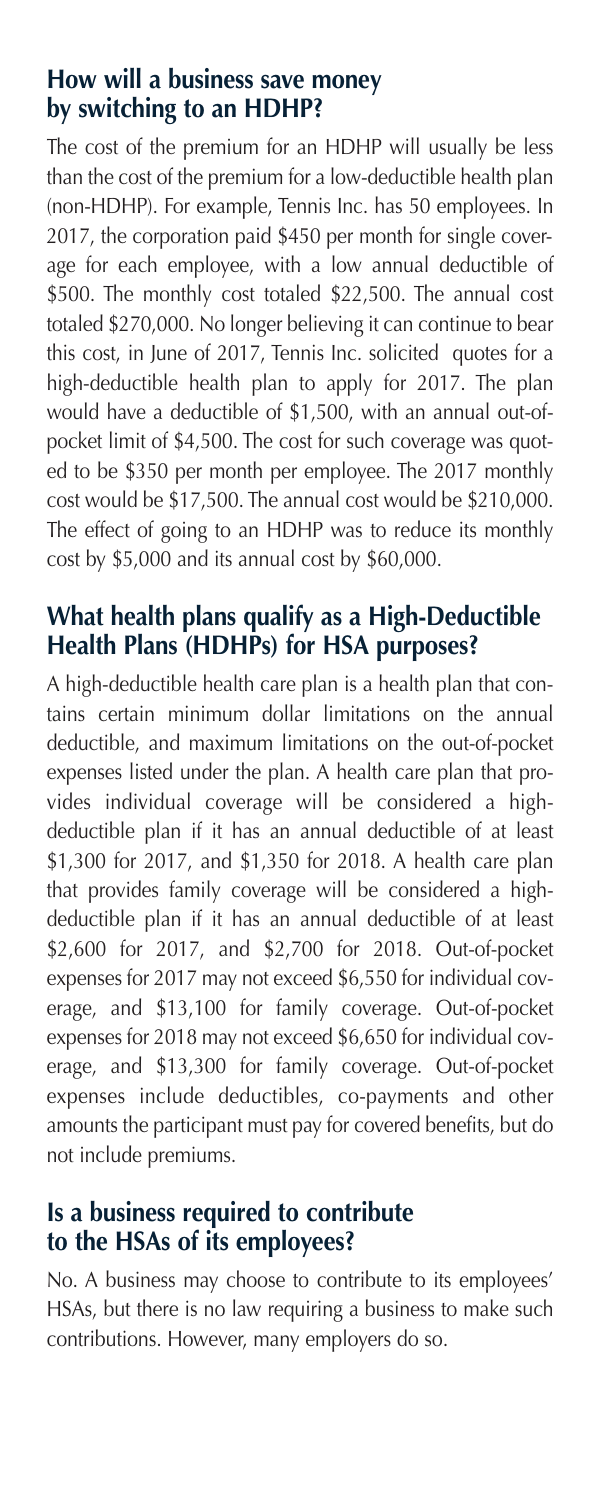#### **Do certain nondiscrimination rules apply to HSAs?**

Yes. If an employer makes HSA contributions, the employer must make available comparable contributions on behalf of all "comparable participating employees" (i.e., eligible employees with comparable coverage) during the same period. Contributions are considered comparable if they are either the same amount or same percentage of the deductible under the HDHP.

 This subject is generally complex and an employer wishes to discuss with its professional advisors. The IRS may assess a 35% excise tax if the comparability rules are not met.

## **How do employees establish an HSA?**

An employer will wish to ask the financial institution it has chosen to act as the HSA custodian/trustee to furnish it with the necessary forms so that employees may establish the HSAs. A person establishes an HSA in the same way he or she would establish an IRA. After being furnished a copy of an HSA plan agreement by a financial institution, the individual and the financial institution will complete the form and sign the document. A person will be able to designate one or more beneficiaries to receive the HSA funds if he or she should die.

#### **Does a business have the right to select one financial institution to serve as the HSA custodian?**

Yes. In order to simplify the administration of HSAs, the IRS and the DOL have said, if certain rules are followed, the employer may choose one financial institution at which all of its employees will be required to establish their HSA. For further information on this subject, a business should refer to Field Assistance Bulletin 2004-1 as issued by the Employee Benefit Security Administration (ESBA) on April 7, 2004.

## **Why would an employer want to consider making contributions to the HSAs of its employees?**

(1) To save money; (2) To help employees by contributing to an HSA; (3) To help employees by having a health plan with more preventive-medicine features; and (4) To encourage employees to maintain a more healthy life style.

 An employer contribution to an HSA is a new type of employee benefit. An employer will contribute to its employees' HSAs so that funds may be accumulated for health purposes and other saving purposes.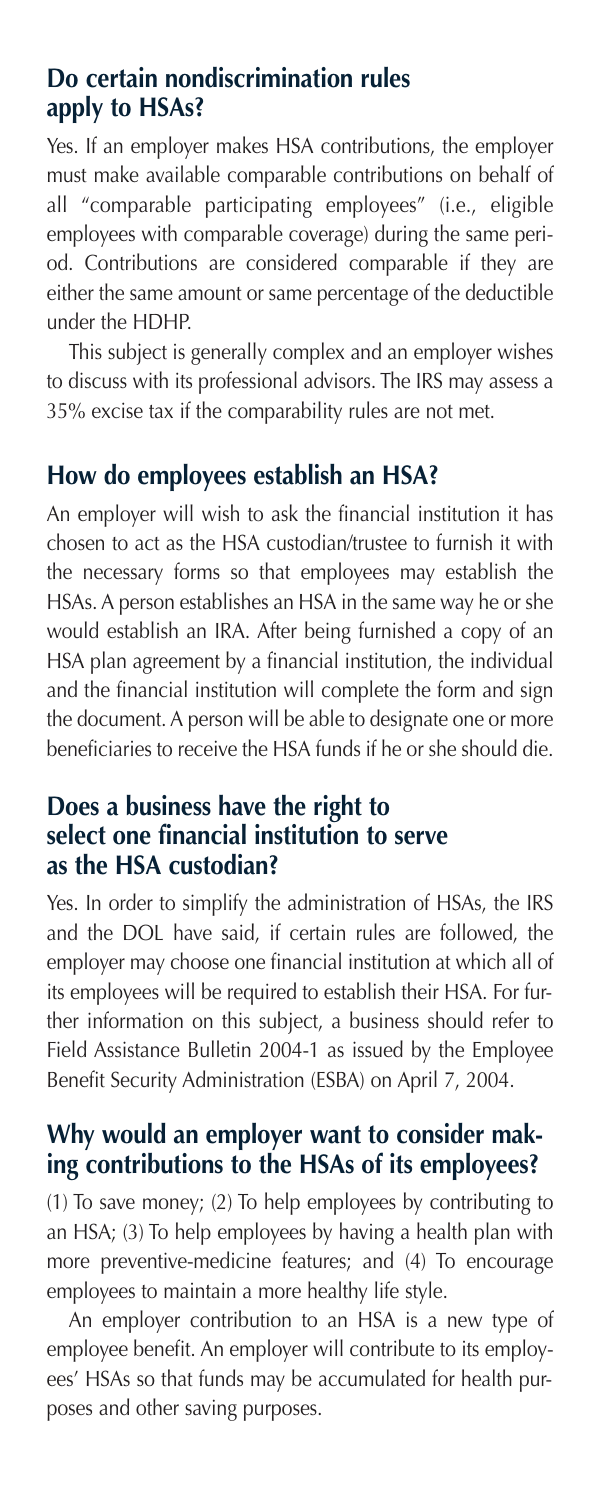## **How will employees benefit with an HDHP and an HSA?**

Money which otherwise would have been spent on health insurance premiums may be accumulated and owned by the individual within his or her HSA.

## **What is the federal tax treatment when a business contributes funds to the HSAs of its employees?**

For federal tax purposes, a business is entitled to treat its HSA contributions as if it had paid the cost of health insurance premiums. The business will be able to deduct its contributions. The business will be able to exclude such contributions from the income of the employees for purposes of Federal income tax withholding, social security taxes and Medicare taxes.

## **What is the federal tax treatment when a business has established a cafeteria plan allowing its employees to defer their wages into their HSA?**

The employees will defer a portion of their wages to purchase the HDHP insurance and/or to make a contribution to an HSA.

 For federal tax purposes, these deferred amounts will be excluded from the income of the employees for purposes of Federal income tax withholding, social security taxes and Medicare tax purposes.

## **What is the federal tax treatment when a business establishes an HSA payrolldeduction program?**

An employee may instruct its employer to withhold funds from his or her paycheck and then forward such funds to an HSA custodian/trustee. The employee will claim a tax deduction for his or her HSA contributions. The employer will claim no deduction for such contributions.

## **If a business has never purchased health insurance coverage for its employees, should it consider establishing and funding an HDHP?**

Yes. There presently are many small businesses that have chosen not to furnish any health insurance coverage to their employees because of the cost. With the lower premium cost associated with an HDHP, a business may now be able to afford some of this cost. A person who is covered by an HDHP is certainly better off than one who has no health coverage.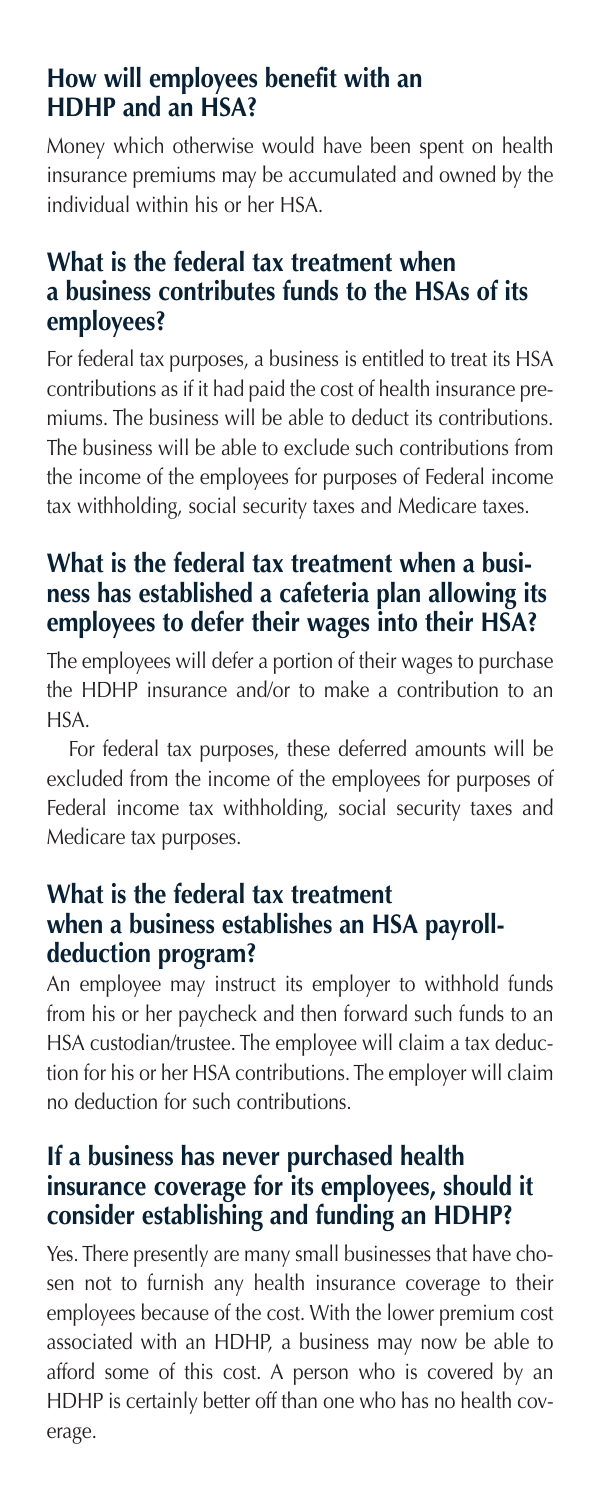#### **How will a person use HSA funds?**

An individual will use HSA funds to pay medical expenses to meet the plan's deductible, co-pays, and other expenses not covered by the HDHP.

 Because there is no time limit as to when a person must reimburse themselves for medical expenses which were paid with personal funds, the HSA may be used to accumulate wealth faster than most other methods available. A person can reimburse himself at any point in the future, as long as the necessary documentation has been retained.

 If an individual withdraws HSA funds and uses them to pay or reimburse the qualified medical expenses of himself or herself, a spouse or any dependent, then the amount withdrawn will not be taxed. In order to receive this tax-free treatment, the HSA must exist at the time the medical expense is incurred.

 If an account owner withdraws the funds and does not use them to pay or reimburse qualified medical expenses, then the amount withdrawn will be taxed at the individual's applicable marginal income tax rate. A 20% additional tax will generally apply if the recipient is younger than age 65. Under current law, the withdrawal of funds to pay HDHP or other medical insurance premiums is not considered a qualified medical expense; such distribution will be taxed and will be subject to the additional tax if the person is younger than age 65. Note: HSA funds used for a spouse or a dependent qualify as qualified medical expense.

# **Is the business' role limited with respect to an employee's HSA?**

Yes. It is very limited. A business has no responsibility to monitor how a person uses the funds within his or her HSA. The employer has no direct role in the establishment of the HSA. The individual (i.e. the employee) and the HSA custodian must sign the plan agreement form. The employer does not sign the HSA plan agreement.

 Employers are only responsible for determining the following with respect to an employee's eligibility and maximum annual contribution limit for HSA contributions: (1) whether the employee is covered under an HDHP (and the deductible) or low-deductible health plan or plans (including health FSAs and HRAs) sponsored by that employer; and (2) the employee's age (for catch-up contributions). The employer may rely on the employee's representation as to his or her date of birth.

An employer who has agreed to make HSA contributions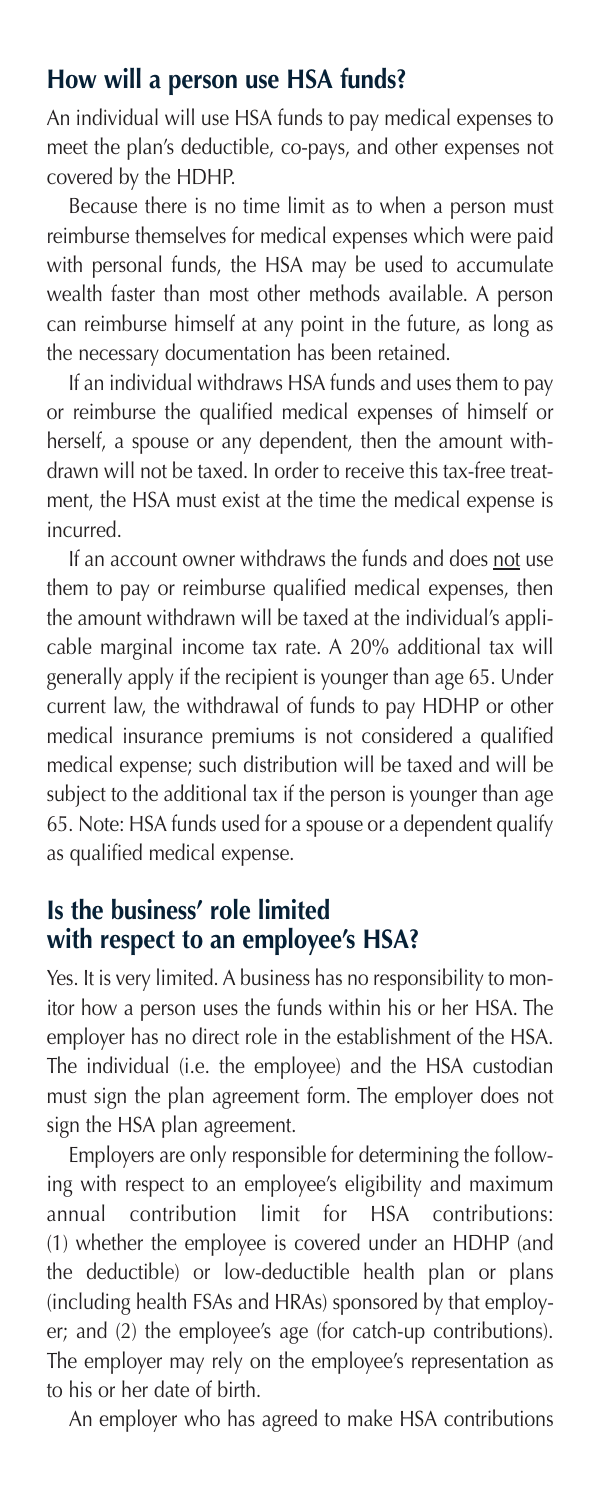pursuant to an employee's instructions, must contribute those funds on a timely basis to the employee's HSA.

 A business needs to keep in mind that the IRS has adopted the general rule that once the funds are contributed to a person's HSA, there is no authority allowing the return of such money, even if the employer somehow made a mistake.

#### **What governmental reporting will an employer do with respect to the contributions it makes to an employee's HSA?**

The employer will have to prepare the employee's Form W-2 to coincide with the type of contribution made to the HSA. An "employer" contribution to an employee's HSA is excluded from income for income, social security and Medicare tax purposes. A payroll-deduction contribution which is contributed to an employee's HSA is subject to income, social security, and Medicare taxes. An employer will be required to report HSA contributions on an employee's W-2 form. The IRS has stated that "W" and the contribution amount are to be inserted in box 12 of the Form W-2. An employer will want to review the IRS instructions for completing Form W-2; see the IRS website: www.irs.gov.

# **What are the contribution and deduction limits for 2017?**

The 2017 limit is \$3,400, if the individual has single or selfonly coverage under an HSA-qualifying HDHP, and \$6,750, if the individual has family coverage under an HSA-qualifying HDHP. The combined contributions of the employer and the employee cannot exceed the applicable annual contribution limit. When both an employer and an employee make HSA contribution's, the contributions made by the employer are treated as being made before the employee's contributions regardless if the employee actually made his or her contributions before the employer.

## **What are the contribution and deduction limits for 2018 and subsequent years?**

The 2018 limit is \$3,450, if the employee has single coverage under an HSA-qualifying HDHP, and \$6,900, if the employee has family coverage under an HSA-qualifying HDHP. The contribution amount is now the annual contribution amount as determined after being adjusted for cost-of-living changes.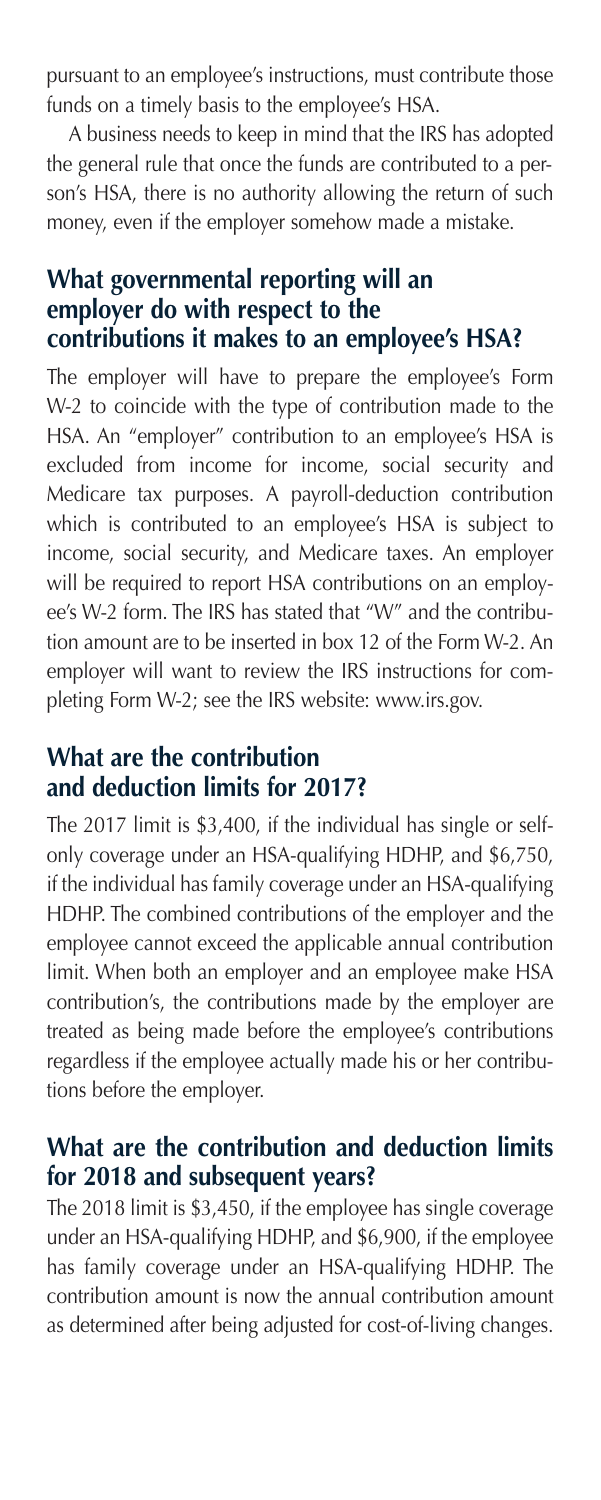## **What are the "catch-up contributions" for individuals age 55 or older?**

These are special contributions. In the case of HSAs, these individuals are those who are age 55 and older and who are still eligible to contribute to an HSA. The maximum catch-up contribution amount for 2017 is \$1,000, and for 2018, it is also \$1,000. If both spouses are over age 55, then each is eligible to make his or her own catch-up contribution. Each spouse is required to make the catch-up contribution to his or her own HSA. That is, one spouse cannot make his or her catch-up contribution to the other spouse's HSA.

#### **How is the contribution limit determined if an individual is not covered for a full year under the HDHP?**

There are two different methods which may apply to determine the contribution limit for a given year. The first method is a "pro-rata" rule. The second method is an exception to the pro rata rule and allows the HSA owner to make a full year's contribution even though he or she was only eligible for part of the year.

 **The Pro Rata Calculation:** The contribution is the sum of the monthly limitations. For example, if the employee is covered by the HDHP on the first day of each month for 2017, then the employee is entitled to the full annual contribution amount (i.e. \$3,400 or \$6,750, as applicable). If the employee is not covered on the first day of every month, then the employee is only entitled to a pro rata contribution as follows. If the employee is covered for 1 month, then the employee is entitled to contribute 1/12 of the applicable amount; if he or she is covered for 3 months, then he or she would be entitled to contribute 3/12 of the applicable amount; if he or she has covered for 11 months, then he or she would be entitled to contribute 11/12 of the applicable amount; etc.

 **The Full Year Contribution Rule**: Under this rule if you are an eligible individual on the first day of the last month of your tax year (December 1 for most taxpayers), you are considered an eligible individual for the entire year. You are treated as having the same HDHP coverage for the entire year as you had on the first day of the last month. In this case, you are allowed to contribute the full annual contribution amount, and it is not reduced on a pro rata basis for the months you were not covered.

 This second method allows a person to contribute a larger amount. A financial incentive exists to set up an HSA later in the year. An individual is not required to use this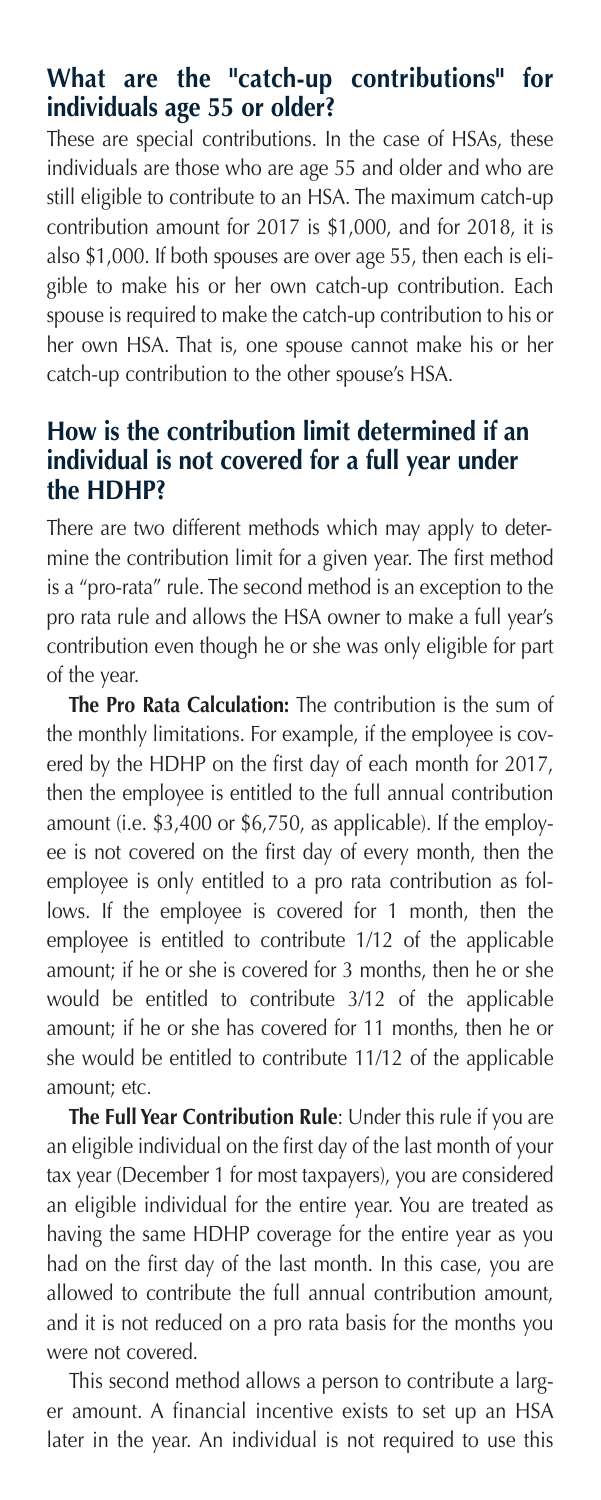second method. You are eligible for this exception if you are covered by an HSA qualifying HDHP no later than December 1. There is a special penalty tax beyond the scope of this brochure which will apply if you do not retain coverage under the HDHP for the entire subsequent year.

# **In what form must HSA contributions be made?**

Annual contributions to an HSA must be made in cash. For example, a contribution may not be made in the form of stock or other property unless it is a rollover or transfer.

## **What is the deadline for establishing and/or making an HSA contribution?**

The deadline for annual contributions to an HSA is the time prescribed by law for filing individual Federal income tax returns, excluding extensions. Normally this is April 15 of the following year.

 Contributions for the taxable year can be made in one or more payments, at the convenience of the individual or the employer, at any time prior to the time prescribed by law (without extensions) for filing the eligible individual's federal income tax return for that year, but not before the beginning of that year. For calendar-year taxpayers, the deadline for contributions to an HSA is generally the April 15 following the year for which the contributions are made. Although the annual contribution is determined monthly, the maximum contribution may be made on the first day of the year. However, after an individual becomes enrolled in Medicare benefits, contributions, including catch-up contributions, cannot be made for that period to an individual's HSA.

## **Are rollover and transfer contributions to HSAs permitted?**

Rollover and transfer contributions from Archer MSAs and other HSAs into an HSA are permitted. Rollovers and transfers into HSAs are subject to rules very similar to the rules applying to IRAs. The consequence of rolling or transferring funds from an Archer MSA or an HSA to another HSA is that the funds will not be taxed in the income of the account owner even though the funds were not used to pay the qualified medical expenses of the account owner. A rollover or transfer from one HSA to another HSA is permissible, even though the individual is ineligible to make an annual HSA contribution because he or she is no longer covered by an HDHP.